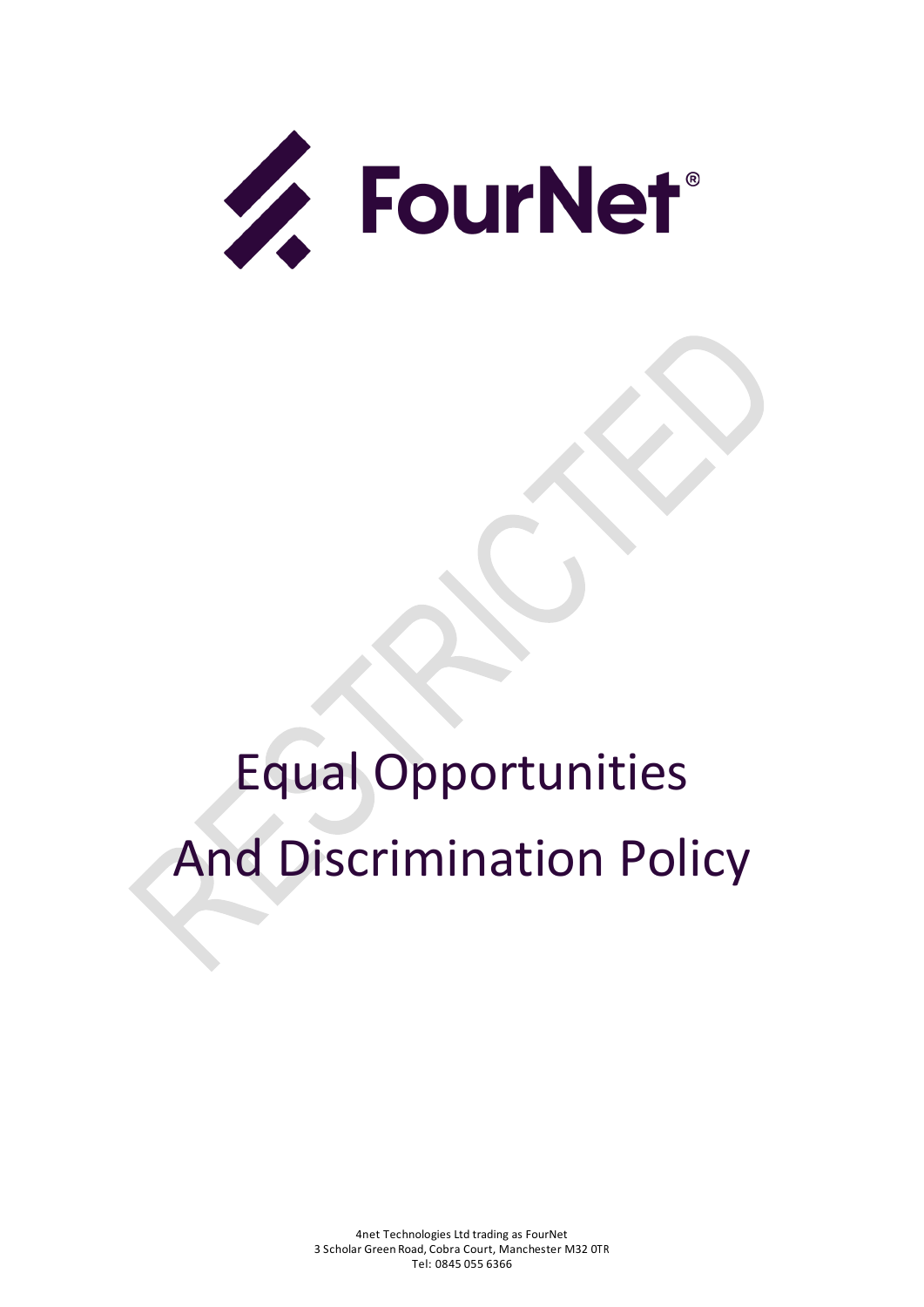

# **Table of Contents**

| 1.  |  |
|-----|--|
| 2.  |  |
| 3.  |  |
| 4.  |  |
| 5.  |  |
| 6.  |  |
| 7.  |  |
| 8.  |  |
| 9.  |  |
| 10. |  |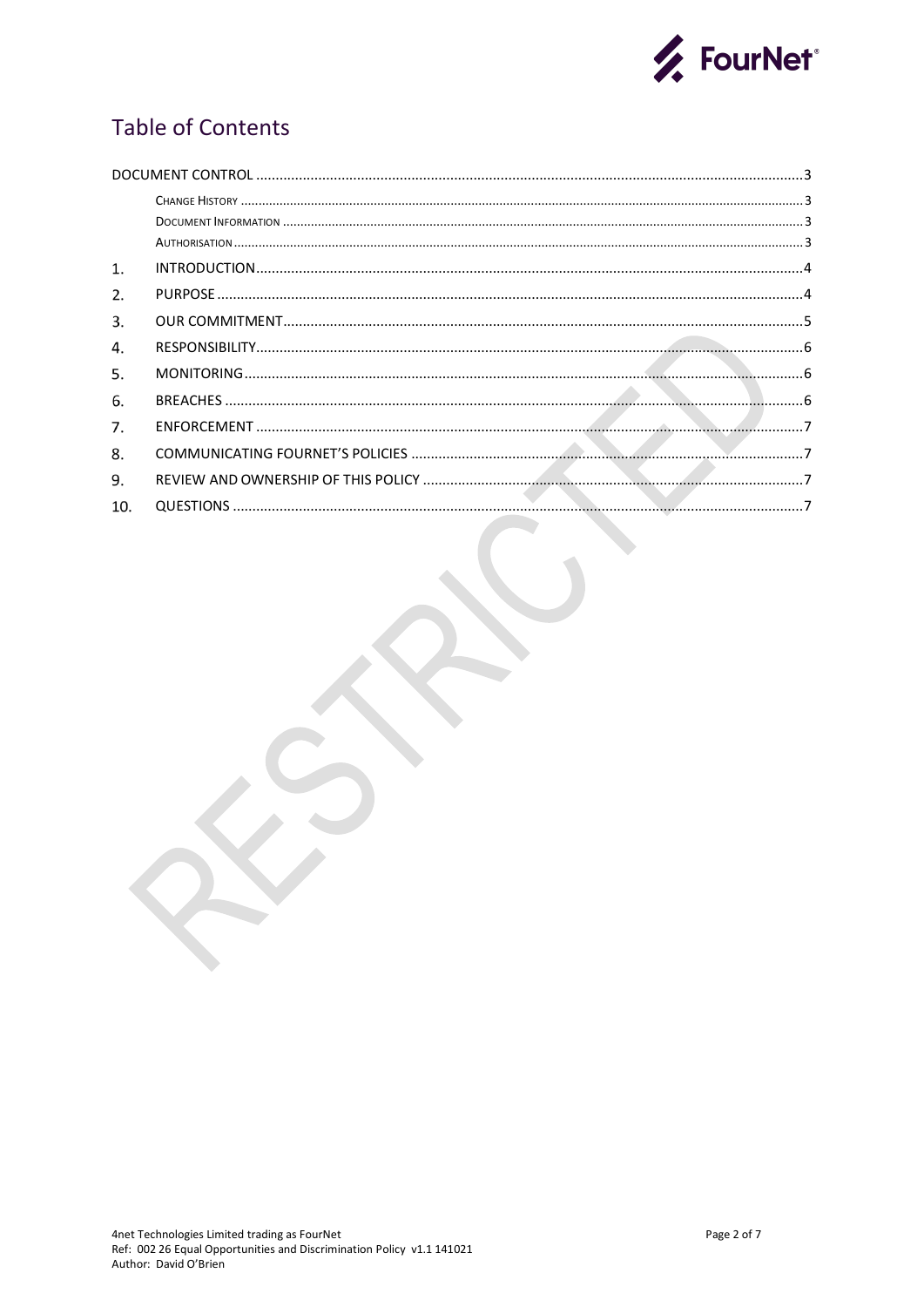

# <span id="page-2-0"></span>Document Control

| Document Title:          | 002 26 Equal Opportunities and Discrimination Policy |
|--------------------------|------------------------------------------------------|
| Owner:                   | Steph Whittaker                                      |
| Category:                | Restricted                                           |
| Classification:          | <b>ISO Controlled</b>                                |
| Version:                 | 1.1                                                  |
| Date:                    | 14.10.21                                             |
| <b>Review Frequency:</b> | Annually                                             |
| Date of Next Review:     | 13.10.22                                             |

## <span id="page-2-1"></span>Change History

| Date     | <b>Version</b> | <b>Brief Description</b>   | Author          |
|----------|----------------|----------------------------|-----------------|
| 10.10.20 | 0.1            | Initial Draft              | Toni Hazlewood  |
| 17.10.20 | 0.2            | Review and Update          | Steph Whittaker |
| 24.10.20 | 1.0            | Board Review and Issue One | David O'Brien   |
| 14.10.21 | 1.1            | <b>Annual Review</b>       | David O'Brien   |

### <span id="page-2-2"></span>Document Information

This document is the property of 4net Technologies Limited, trading as FourNet. It must not be reproduced in whole or in part of otherwise disclosed without prior written consent from FourNet.

The official controlled copy of this manual is the digitally signed PDF document on the FourNet SharePoint® and visible to all authorised users. All printed copies and all electronic copies and versions except the ones described above, are considered uncontrolled copies used for reference only.

This document is controlled as a single entity, as any change, however slight, even a single character, to any part of the document by definition changes the entire document. For this reason, as well as the fact that the concept of "page" varies with the publication format, page-level revision is not practiced with this or any other FourNet document.

## <span id="page-2-3"></span>Authorisation

Document Prepared by: David O'Brien

Head of Compliance

Verified and Authorised by:

Richard Pennington Chief Executive Officer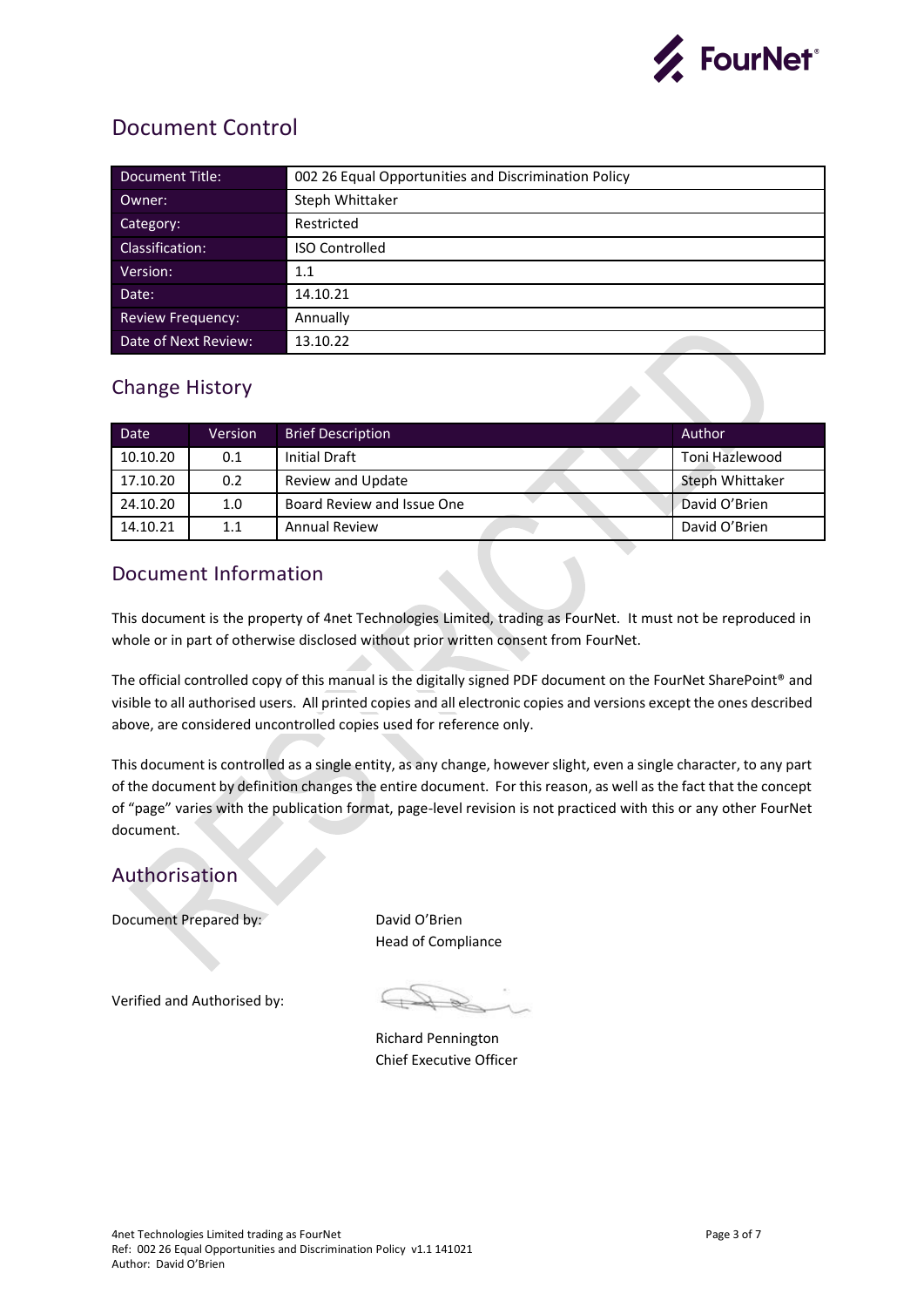

#### <span id="page-3-0"></span>1. Introduction

Equality is about ensuring everybody has an equal opportunity and is not treated differently or discriminated against because of their characteristics, e.g., sex, race, religion, age. Diversity is about taking account of the differences between people and groups of people and placing a positive value on those differences.

Harassment, bullying, racialism are discriminatory acts and also criminal offences. It is very difficult to define as it can take many forms, but in the main it takes the form of unwanted behaviour by one employee towards another.

#### <span id="page-3-1"></span> $2<sub>1</sub>$ Purpose

FourNet's Equal Opportunities and Discrimination Policy ensures compliance with our statutory obligations under the Equality Act 2010 and ensures that our practice does not treat one group of people less favourably than another because of their colour, race, nationality, ethnic origin, religion or belief, gender, sexual orientation, age, or disability in relation to decisions to recruit, train or promote employees.

The aim is for FourNet's workforce to be truly representative of all sections of society and our customers, and for each employee to feel respected and able to give their best.

FourNet, in providing services and solutions, is also committed against unlawful discrimination of customers or the public.

This policy's purpose is to:

- Provide equality, fairness, and respect for all in our employment, whether temporary, part-time, fulltime, contractor or agency;
- Not unlawfully discriminate because of the Equality Act 2010 protected characteristics of age, disability, gender reassignment, marriage and civil partnership, pregnancy and maternity, race (including colour, nationality, and ethnic or national origin), religion or belief, sex, and sexual orientation; and
- Oppose and avoid all forms of unlawful discrimination. This includes in pay and benefits, terms and conditions of employment, dealing with grievances and discipline, dismissal, redundancy, leave for parents, requests for flexible working, and selection for employment, promotion, training, or other developmental opportunities.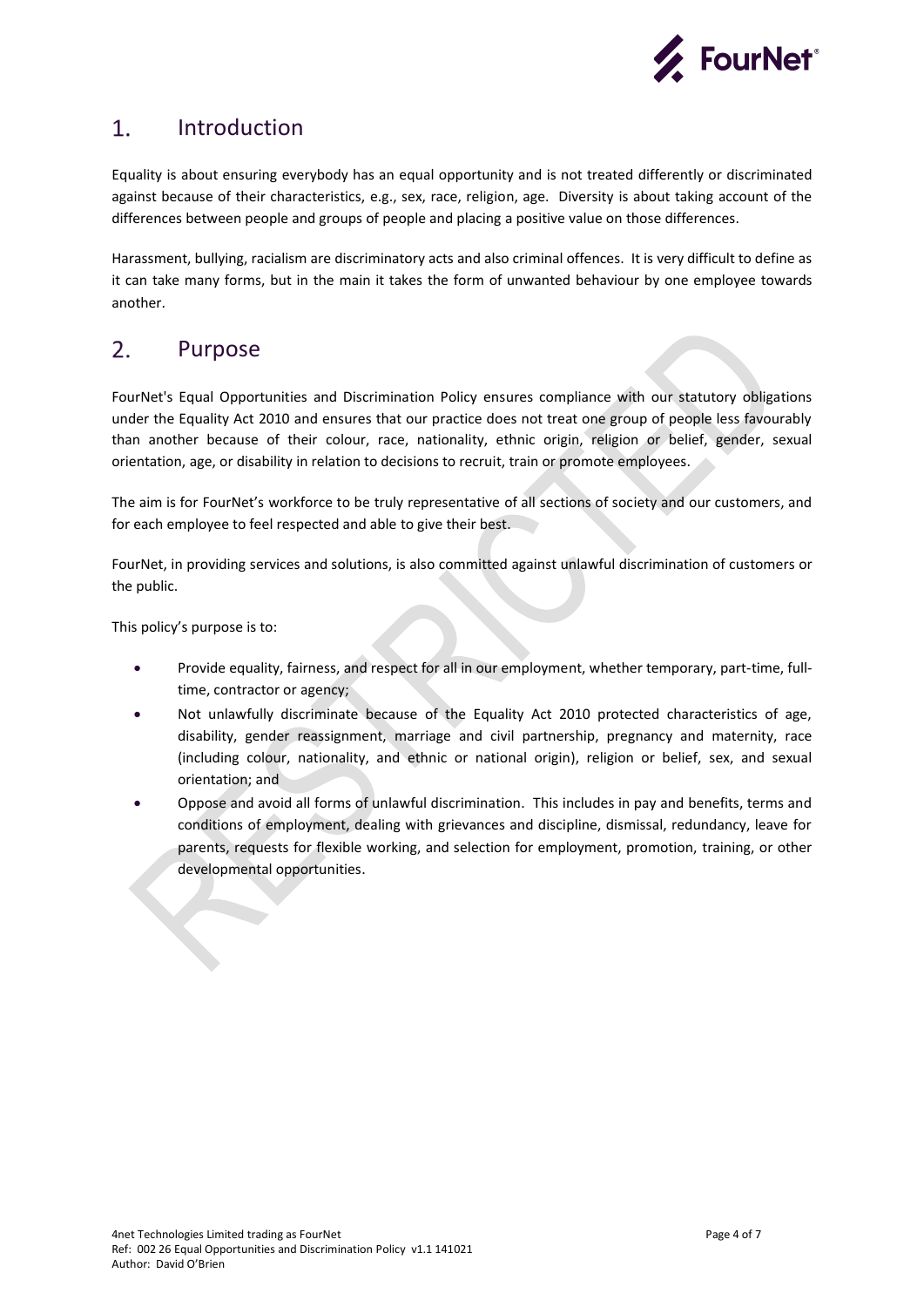

#### <span id="page-4-0"></span> $3<sub>1</sub>$ Our Commitment

- FourNet will endeavour, through appropriate training, to ensure that employees making selection and recruitment decisions will not discriminate, whether consciously or unconsciously, in making these decisions.
- Promotion and advancement will be made on merit and all decisions relating to this will be made within the overall framework and principles of this policy.
- Job descriptions, where used, will be in line with FourNet's Equal Opportunities and Discrimination Policy.
- Job requirements will be reflected accurately in any personnel specifications.
- FourNet have a consistent, non-discriminatory approach to the advertising of vacancies and do not confine recruitment to areas or media sources that provide only, or mainly, applicants of a particular group.
- All applicants who apply for jobs with FourNet receive fair treatment and will be considered solely on their ability to do the job.
- All employees involved in the recruitment process periodically review their selection criteria to ensure that they are related to the job requirements and do not unlawfully discriminate.
- Short listing and interviews are carried out by more than one person where possible and interview questions will be related to the requirements of the job and will not be of a discriminatory nature.
- FourNet do not disqualify any applicant because he/she is unable to complete an application form unassisted unless personal completion of the form is a valid test of the standard of English required for the safe and effective performance of the job.
- Selection decisions will not be influenced by any perceived prejudices of other employees.
- Senior staff will receive training in the application of this policy to ensure that they are aware of its contents and provisions.
- All training and promotion will be in line with our policy.
- Encourage equality, diversity, and inclusion in the workplace as they are good practice and make business sense.
- Create a working environment free of bullying, harassment, victimisation, and unlawful discrimination, promoting dignity and respect for all, and where individual differences and the contributions of all staff are recognised and valued.
- This commitment includes training managers and all other employees about their rights and responsibilities under the equality, diversity, and inclusion policy. Responsibilities include staff conducting themselves to help the organisation provide equal opportunities in employment, and prevent bullying, harassment, victimisation, and unlawful discrimination.
- All staff should understand they, as well as their employer, can be held liable for acts of bullying, harassment, victimisation, and unlawful discrimination, in the course of their employment, against fellow employees, customers, suppliers and the public.
- Take seriously complaints of bullying, harassment, victimisation and unlawful discrimination by fellow employees, customers, suppliers, visitors, the public, and any others in the course of the organisation's work activities. Such acts will be dealt with as misconduct under the organisation's grievance and/or disciplinary procedures, and appropriate action will be taken. Particularly serious complaints could amount to gross misconduct and lead to dismissal without notice. Further, sexual harassment may amount to both an employment rights matter and a criminal matter, such as in sexual assault allegations. In addition, harassment under the Protection from Harassment Act 1997 – which is not limited to circumstances where harassment relates to a protected characteristic – is a criminal offence.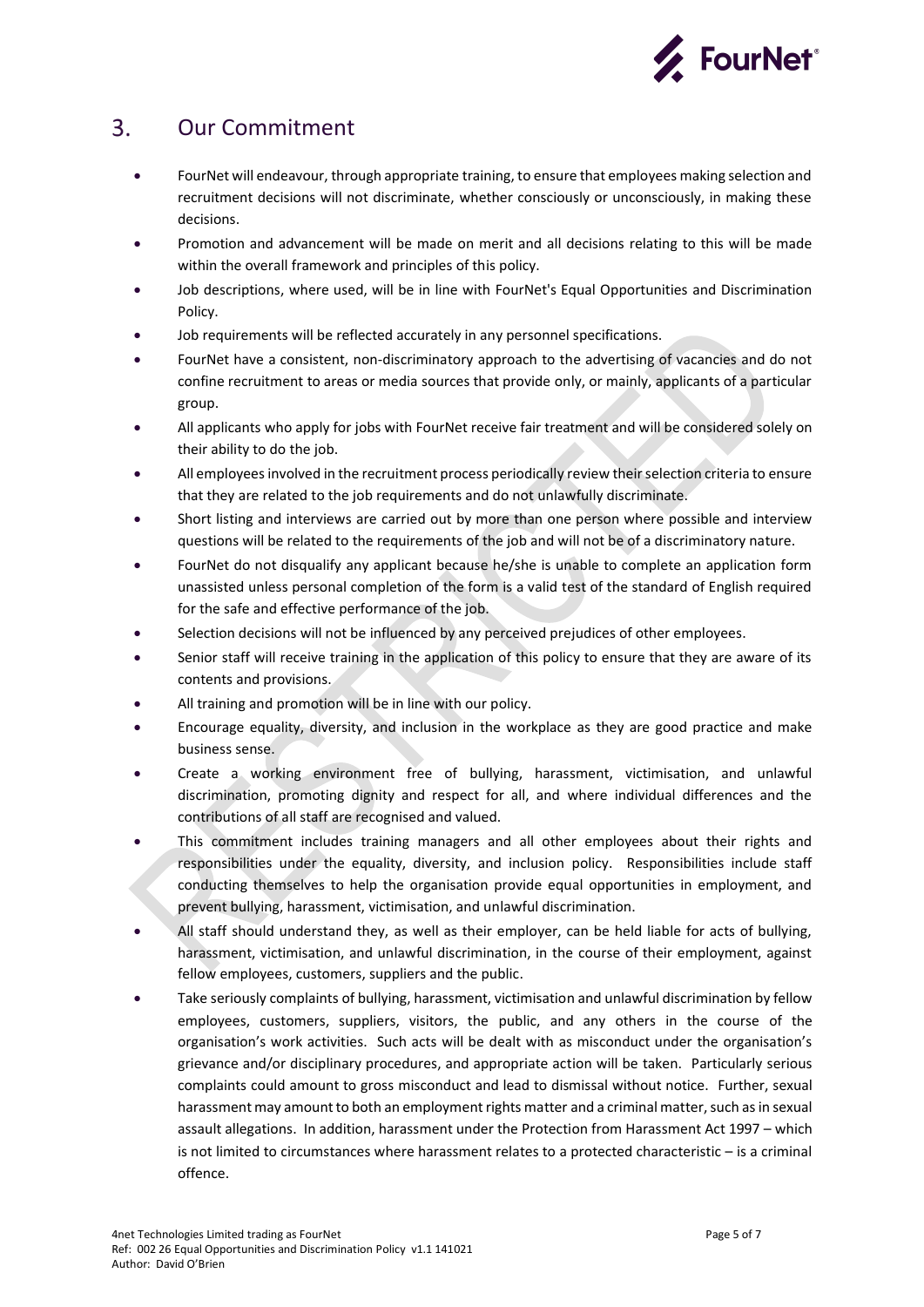

- Make opportunities for training, development, and progress available to all staff, who will be helped and encouraged to develop their full potential, so their talents and resources can be fully utilised to maximise the efficiency of the organisation.
- Decisions concerning staff being based on merit (apart from in any necessary and limited exemptions and exceptions allowed under the Equality Act.

#### <span id="page-5-0"></span>4. Responsibility

FourNet's Managing Director has overall responsibility for ensuring that this policy is implemented in accordance with the appropriate statutory requirements and full account will be taken of all available guidance and in particular any relevant codes of practice.

#### <span id="page-5-1"></span>5. Monitoring

FourNet maintain and review the employment records of all employees in order to monitor the progress of this policy.

Monitoring may involve:

- The collection and classification of information regarding the race in terms of ethnic/national origin, the sex, age, and disability of all current employees;
- The examination by ethnic/national origin, sex, age, and disability of the distribution of employees and the success rate of the applicants;
- Recording recruitment, training and promotional records of all employees, the decisions reached and the reason for those decisions;
- Monitor the make-up of the workforce regarding information such as age, sex, ethnic background, sexual orientation, religion or belief, and disability in encouraging equality, diversity, and inclusion, and in meeting the aims and commitments set out in the equality, diversity and inclusion policy;
- Monitoring will also include assessing how the equality, diversity and inclusion policy, and any supporting action plan, are working in practice, reviewing them annually, and considering and taking action to address any issues; and.
- Review employment practices and procedures when necessary to ensure fairness, and also update them and the policy to take account of changes in the law.

The results of any monitoring procedure will be reviewed at regular intervals to assess the effectiveness of the implementation of this policy. Consideration will be given, if necessary, to adjusting this policy to afford greater equality of opportunities to all applicants and employees.

#### <span id="page-5-2"></span>6. Breaches

Discrimination is unacceptable and breaches of the policy will lead to disciplinary proceedings and, if appropriate, disciplinary action. FourNet will not tolerate any form of harassment or bullying and will provide a neutral working environment in which no one feels threatened or intimidated.